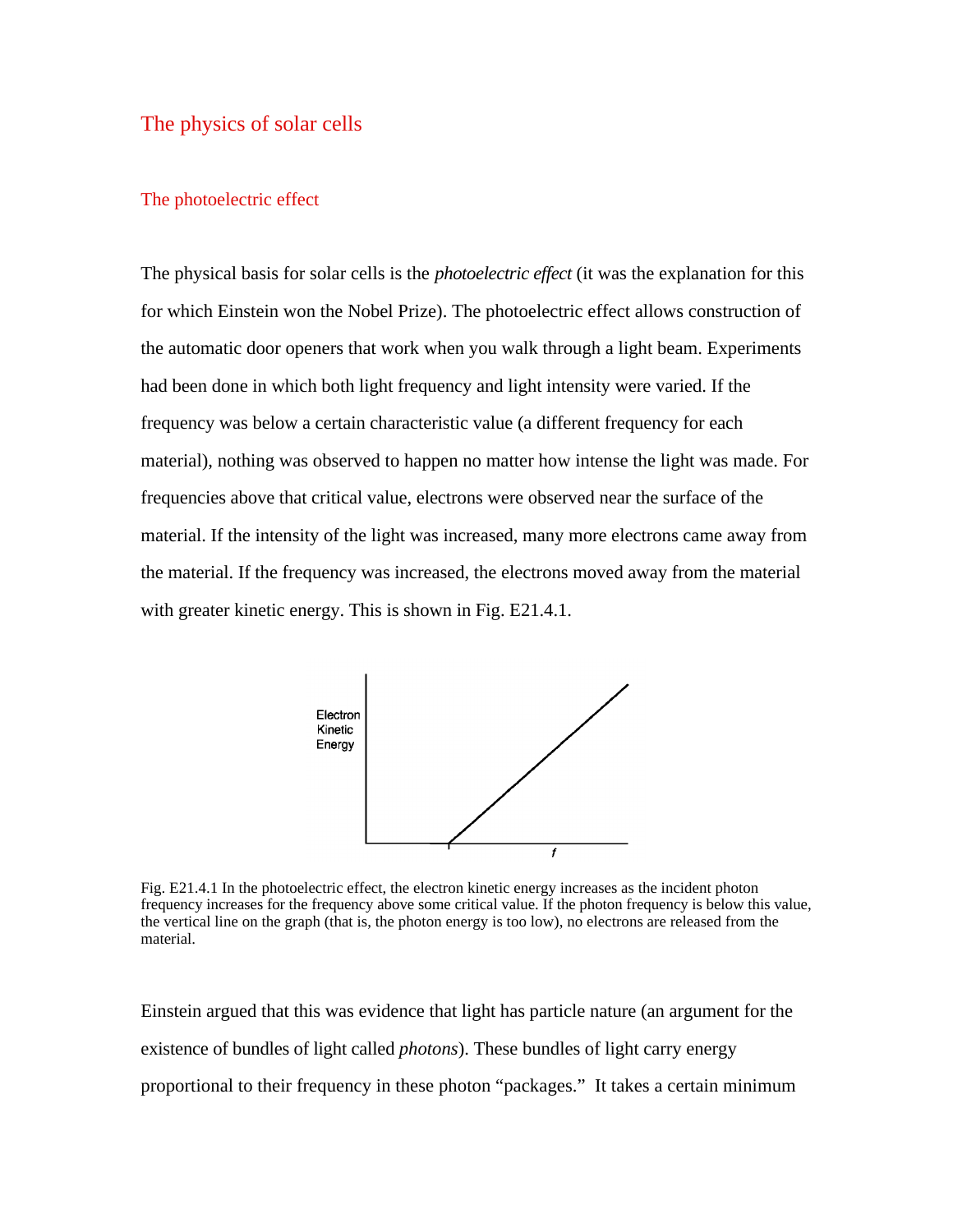energy (the ionization energy) to kick an electron completely out of an atom. When atoms are bound together, electrons become associated with the whole material. An energy lower than the atomic ionization energy, known as the work function, is necessary to free an electron. If the energy of the photon is too low (that is, the frequency is too low), then no matter how many photons hit the atom, it cannot remove the electron. If the energy of the photon is above the minimum value, an increase in the intensity increases the number of photons, which in turn increases the number of electrons that can leave atoms.

A useful analogy is that of a person at the bottom of a well. To get water out of the well, the person must raise the water at least as high as the top of the well. Water that does not reach the top falls back in. If water *does* make it over the top, then the harder it was thrown, the farther out it will go.

A simple experiment demonstrates this effect for ultraviolet light. You need a black light and an electroscope (as described in Chapter 4). Charge the electroscope by induction, then place a piece of zinc having a freshly sanded surface atop the electroscope. Exposure to ultraviolet light will cause the leaves of the electroscope to fall gradually. The electrons that leave carry the extra negative charge away.

#### Semiconductors, bands, and band gaps

In the solar cell, the photoelectric effect can act in a similar way to generate electrons, with the proviso that the electrons do not leave the surface of the material. Of course, in most materials, recombination of the electron with the ion is almost immediate. Only materials or devices in which it is possible to prevent recombination are candidates for solar cell building materials. Materials called semiconductors are used to make solar cells.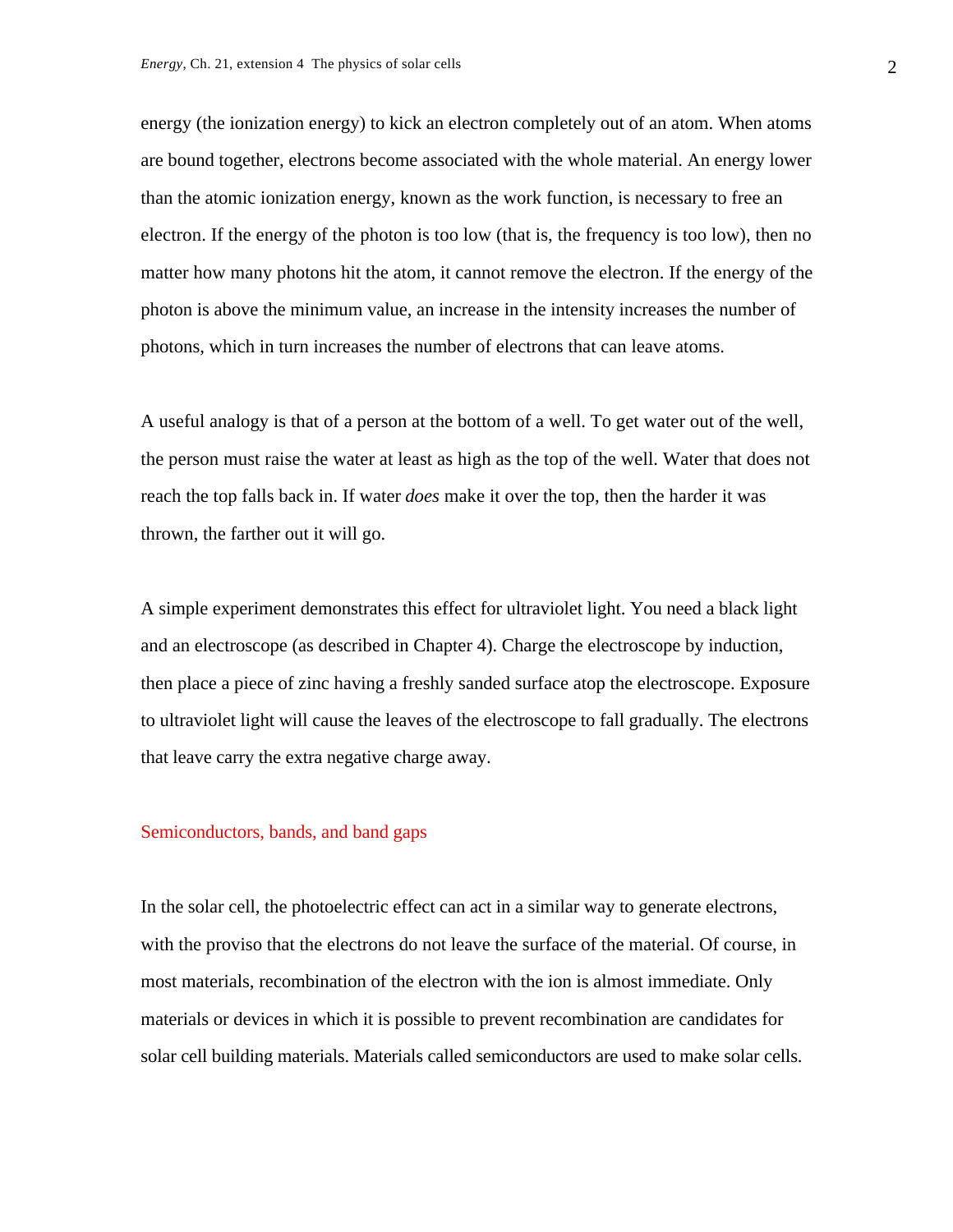When atoms are stuck together in a solid, they often end up being separated from one another with regular spacings in all three directions, forming a *lattice*. Such a regular array of atoms is called a *crystal structure*. Because the atoms in the lattice influence one another, the electron energy levels of the atoms combine together in such a way that the possible energies of the electrons get spread out into "bands." Some bands are partially or totally full, and some are empty. In metallic materials, such as silver, the band is not totally full, and the existence of the band allows electrons to wander about wherever they are pushed within the material. Such materials are *conductors*. In other materials, known as insulators, when the bands are formed, all available levels in the band are filled. Since other, unfilled, bands are at a somewhat higher energy, no electrons are free to move unless they receive energy equal to the gap in energy between bands, which is known as the *band gap* (refer to Fig. E21.4.2).



Fig. E21.4.2 Electron bands in a solid. The valence band lies below the band gap and the conduction band lies above the band gap. Acceptor states would lie just above the valence band. Donor states would lie just below the conduction band.

In semiconductors, the filled band (*valence band*) and the band in which electrons are free to move (*conduction band*) are separated by a potential difference of about 1 volt. Hence, light coming in can push an electron from the valence band into the conduction band if it has an energy of about 1 electronvolt (1 eV). The electron in the conduction band is free to move. If it is kept from recombining, it can give up its energy in an external circuit before coming back to the material.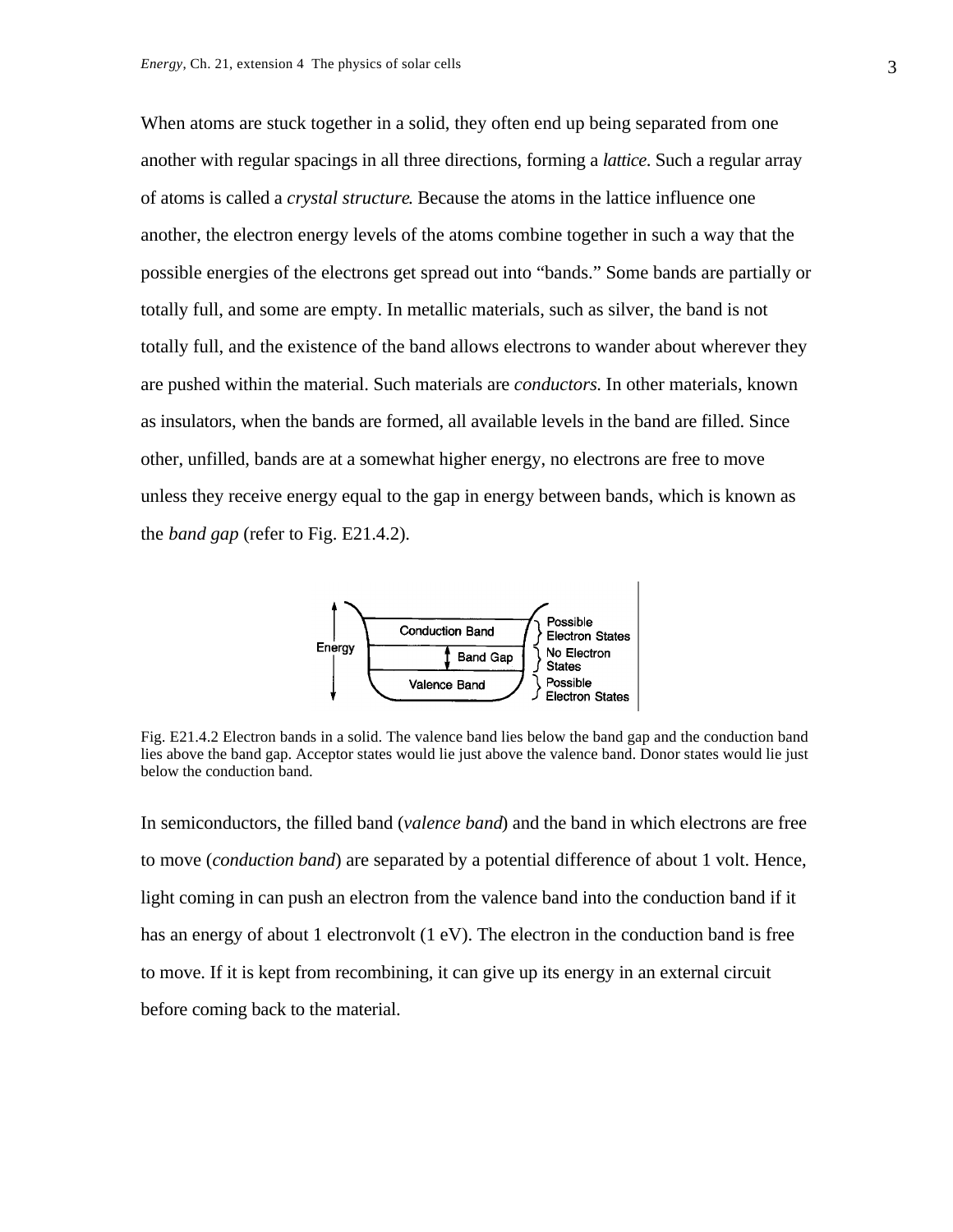### Doping of semiconductors

To prevent recombination, two different types of *doped semiconductor* are grown together to make the solar cell. Pure silicon is grown in a furnace in the presence of silicon vapor. The silicon vapor is doped with acceptors or donors (*p*-type and *n*-type semiconductors) to deposit layers of *p*-type or *n*-type material. On occasional lattice sites in *p*-type semiconductors are atoms or compounds with *fewer* electrons in the outermost shell than in the rest of the atom. Thus, there are occasionally "vacancies," or holes for electrons, within the lattice of a *p*-type semiconductor. An *n*-type semiconductor has occasional lattice sites occupied by an atom or compound with *more* electrons in the outermost shells than in the rest of the atoms. There are occasionally excess electrons in the lattice in *n*-type semiconductors. The extra electrons can move around in the *n*-type material in response to an external potential; in the *p*-type material, the holes move around in response to an external potential (that is, an external electric field that is applied). Such materials therefore conduct electricity better than would be guessed from the band gap.

When two different types of semiconductor are bonded together to form a p-n junction, there are combinations of the electrons in the *n*-type region with the holes in the *p*-type in the region near the boundary. This removes free charges from the boundary and sets up a region of internal electric field inside the semiconductor that prevents any more charges from moving. When an external electric field is applied, it could either act against the internal field or in the same direction as the internal field at the boundary. A current can flow in response to an external electric field in only the one direction in which the internal electric field is reduced. Devices that allow current to flow in only one direction are called *diodes*.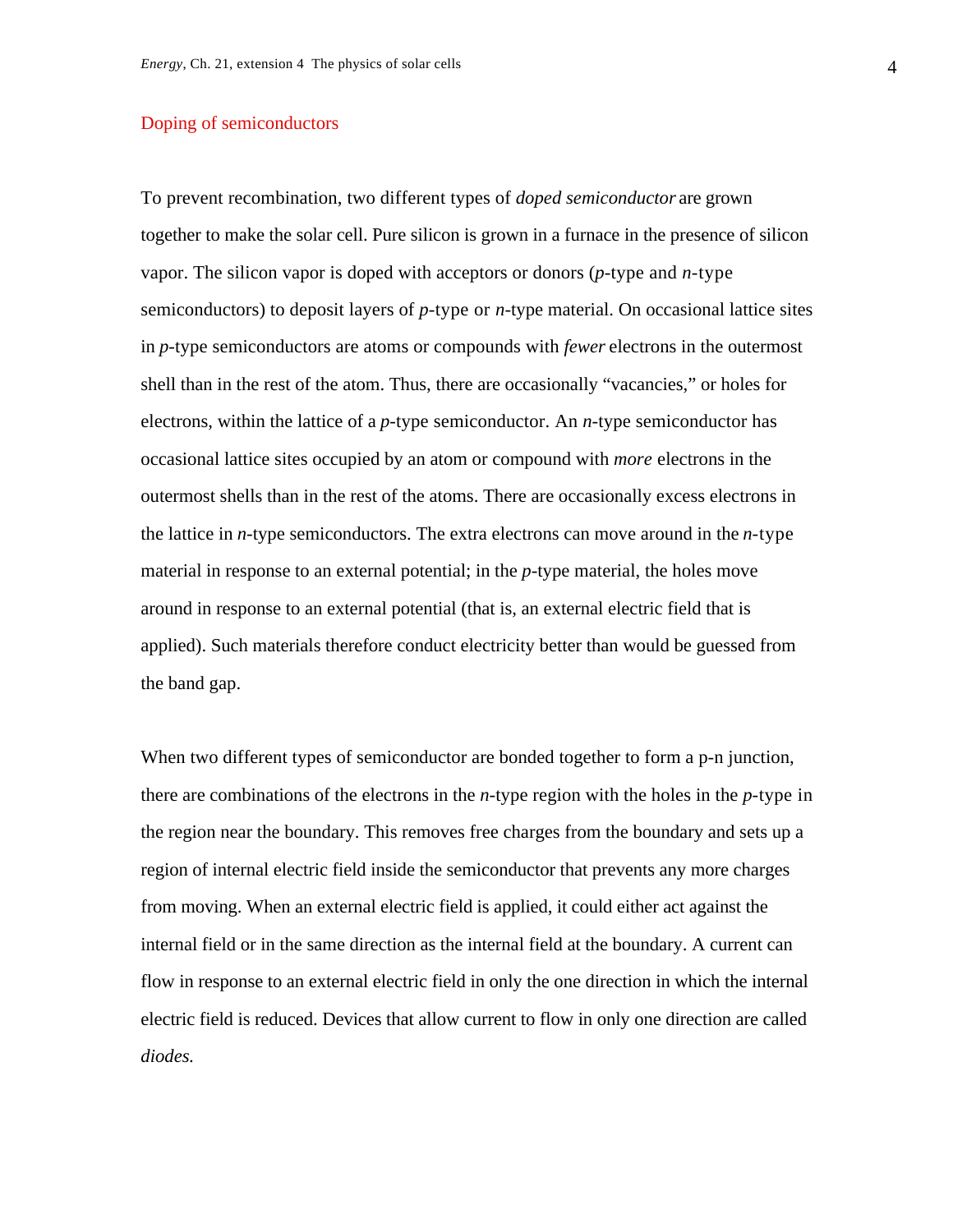#### Why solar cells are known as photovoltaic, or PV, cells

The word photovoltaic is made up of pieces, with photo- indicating light, and voltaic implying that a potential difference (measured in volts) is set up by the action of the light. The light directly liberates electrons, and the diode action insures that the current of electrons flows only one way. (Alternatively, the incoming light could liberate vacancies, or lacks of electrons at a site, which are known as holes.)

That is, if one of the materials making up the junction exhibits the photoelectric effect and produces charges, they can flow in only one direction. The current is forced to flow through an external circuit in order to get to the other side of the junction and combine with the opposite sign charge.

So, as long as light is incident on the solar cell, charges will be produced by the photoelectric effect and the current will flow. When there is no light, there is not a current. This is the problem; if the Sun goes down, or if a dark cloud appears, the cell stops producing current. While wind electricity is also intermittent, it is not diurnally intermittent, and as pointed out in **Extension 21.3,** *Power from the wind*, that interconnections of wind machines in different areas evens out the energy supply.

This evening-out cannot occur with photovoltaic cells. Depending on the time of year and the latitude, there could be twice as much dark as light or vice versa. If photovoltaic energy is to be a realistic source of electricity, this "down period" must be addressed somehow. This is usually done using some sort of storage (see Chapter 23 for some of these storage possibilities). Of course, hooking up the photovoltaic cells to the grid allows the solar cells to contribute to needs during the day, that is, meet base load, when it is most needed. In Germany, there is currently 56 MW of photovoltaic energy being fed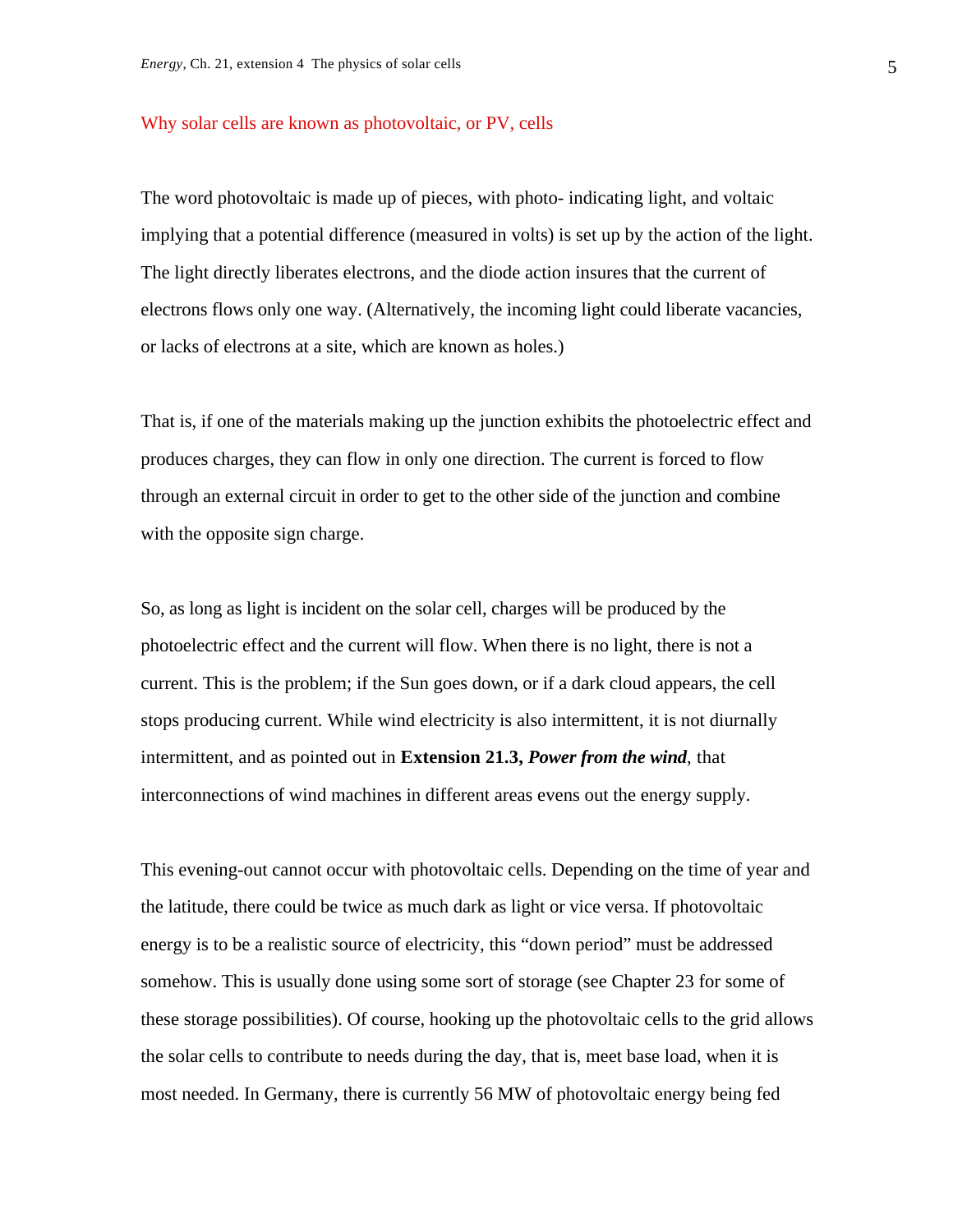into the grid from homes all over the country (under the 1,000 and later the 100,000 solar roofs project). Additionally, as we all know, the maximal demand for electricity now comes during hot days during the summer, so photovoltaic cells deliver energy at a time when demand is greatest, another advantage.<sup>(57)</sup>

### Solar cells

Solar cells work to make light into electricity directly. When light shines, electrons are liberated in the *p*-type region and holes produced in the *n*-type region; this lowers the potential energy barrier at the junction. A current flows and establishes an external potential difference. Solar cells act in a way similar to the diode, so that current can flow in only one direction when the cell is exposed to light. Even though Becquerel discovered the effect in 1839, the first solar cell was made only in 1954.

A typical cell solar cell cross section is shown in Fig. E21.4.3 b or c. The way a solar cell looks physically is shown in Fig. E21.4.3 d. The thin lines in Fig. E21.4.3 d are collectors of charge that has been separated within the solar cell. The thicker-looking ridges contain wires that carry the charge from many thin strips.

Energy in excess of the band gap is delivered as thermal energy to the solar cell, raising its temperature.<sup> $(109)$ </sup> It is necessary to match the band gap to the available visible light in order to minimize this heating. It is possible to use materials with band gaps of 1 to 2 eV (corresponding to the size of the visible spectrum), but a band gap of about 1.5 eV is optimum for a solar cell.<sup>(103,110)</sup>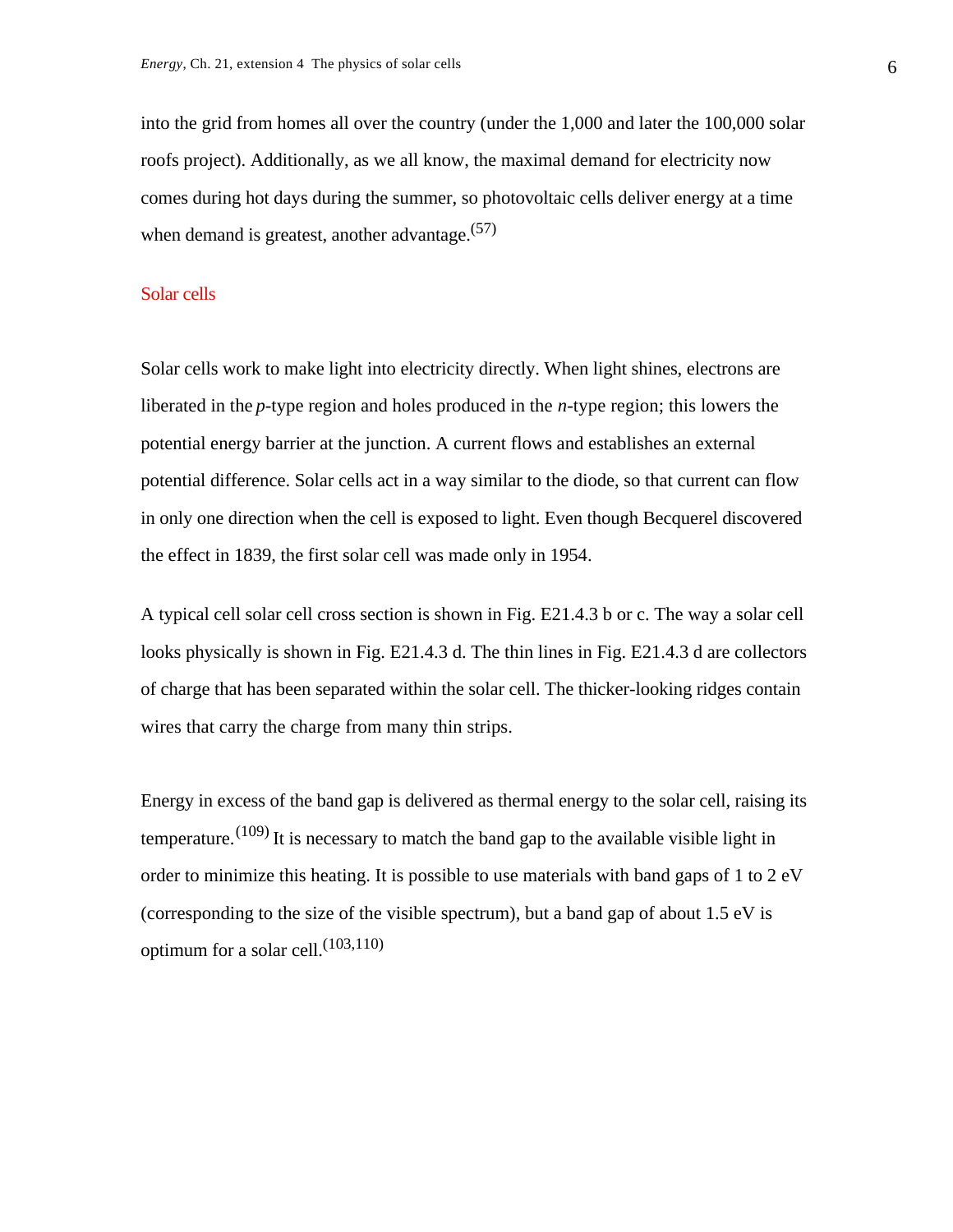

Fig. E21.4.3 a. Drawing of a solar cell. b. Connections for a *p*-type solar cell. c. Connections for a *n*-type solar cell. d. Actual solar cell.





Fig. E21.4.4 Cells are assembled into modules, which are further assembled into arrays. (U.S. Department of Energy Photovoltaics Program)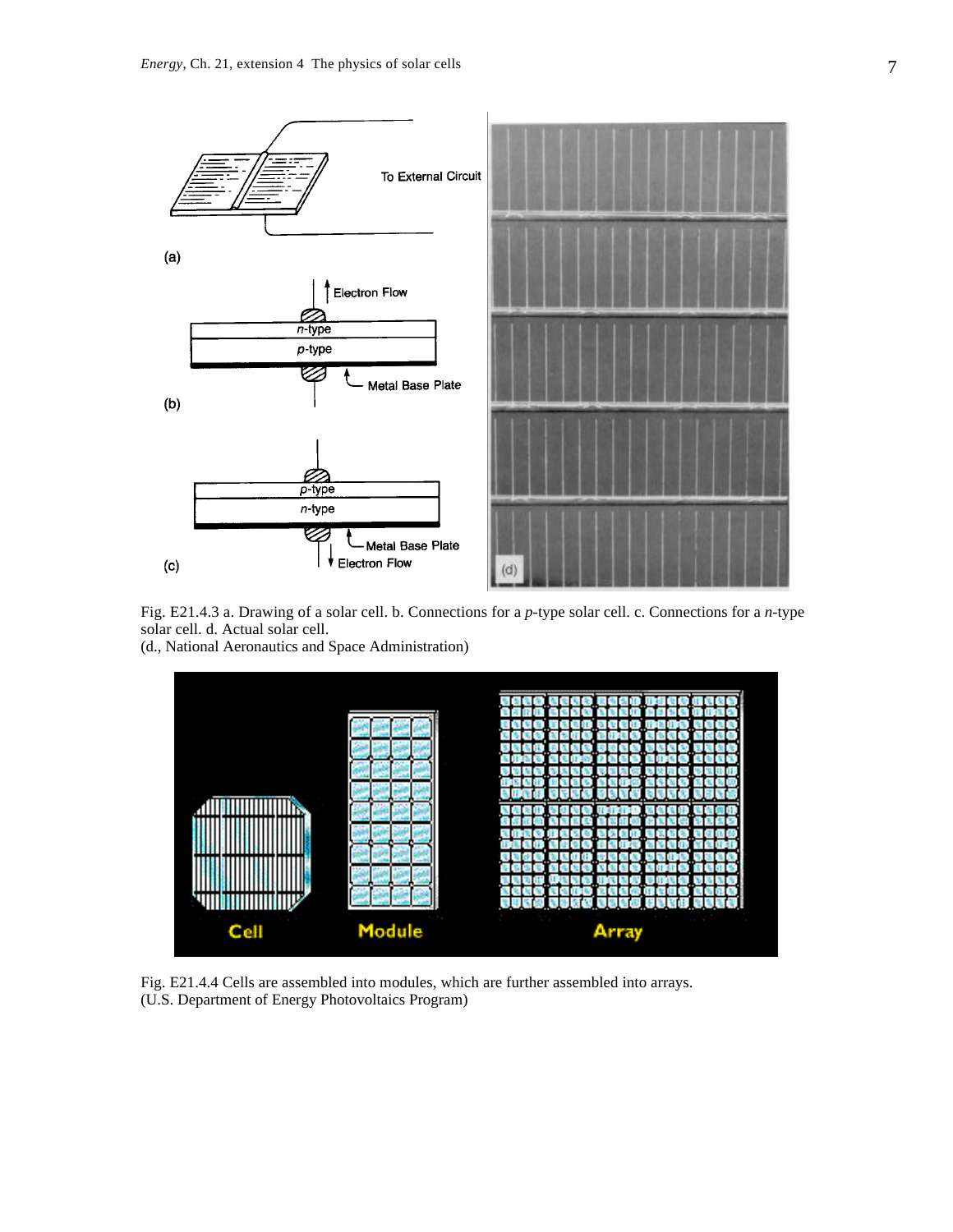The cells are single wafers of semiconductor. Each wafer can put out a small amount of power at the potential difference (voltage) determined by its band gap physics. To use the cells, they must be assembled into larger structures (such as already seen in Fig. E21.4 3 d), and then into even larger structures. Figure E21.4.4 (preceding page) shows this progression.

## Types of solar cell

#### A. Material used in solar cells

The most popular choice for solar cells is silicon (Si), with a band gap of 1.1 eV, production cell efficiencies of about  $12\%$ ,  $(110-113)$  and a maximum efficiency of about 15%, and gallium arsenide, with a band gap of 1.4 eV and a maximum efficiency of about 22%. The maximum theoretical efficiency for a single cell is 33%. For multiple cells, the theoretical maximum is  $68\%$ .<sup>(104)</sup> Both of these materials must be grown as single crystals under very precisely controlled conditions to minimize imperfections, which can cause recombination.<sup> $(114)$ </sup> The large crystals are then sawn to make thin slabs of solar cell and mounted and equipped with electrodes.

The material gallium arsenide (GaAs) is also very popular for solar cells. Gallium and arsenic are exactly one atomic higher and lower than silicon, so the system has many similarities to a silicon-based semiconductor. It is less friable than silicon, more resistant to radiation damage, and so is the material of choice in space-based solar cells. Doping this material with atoms from nearby columns in the periodic table changes the properties a bit. Additionally, only very thin films of gallium arsenide need be used since it is so effective at absorbing light.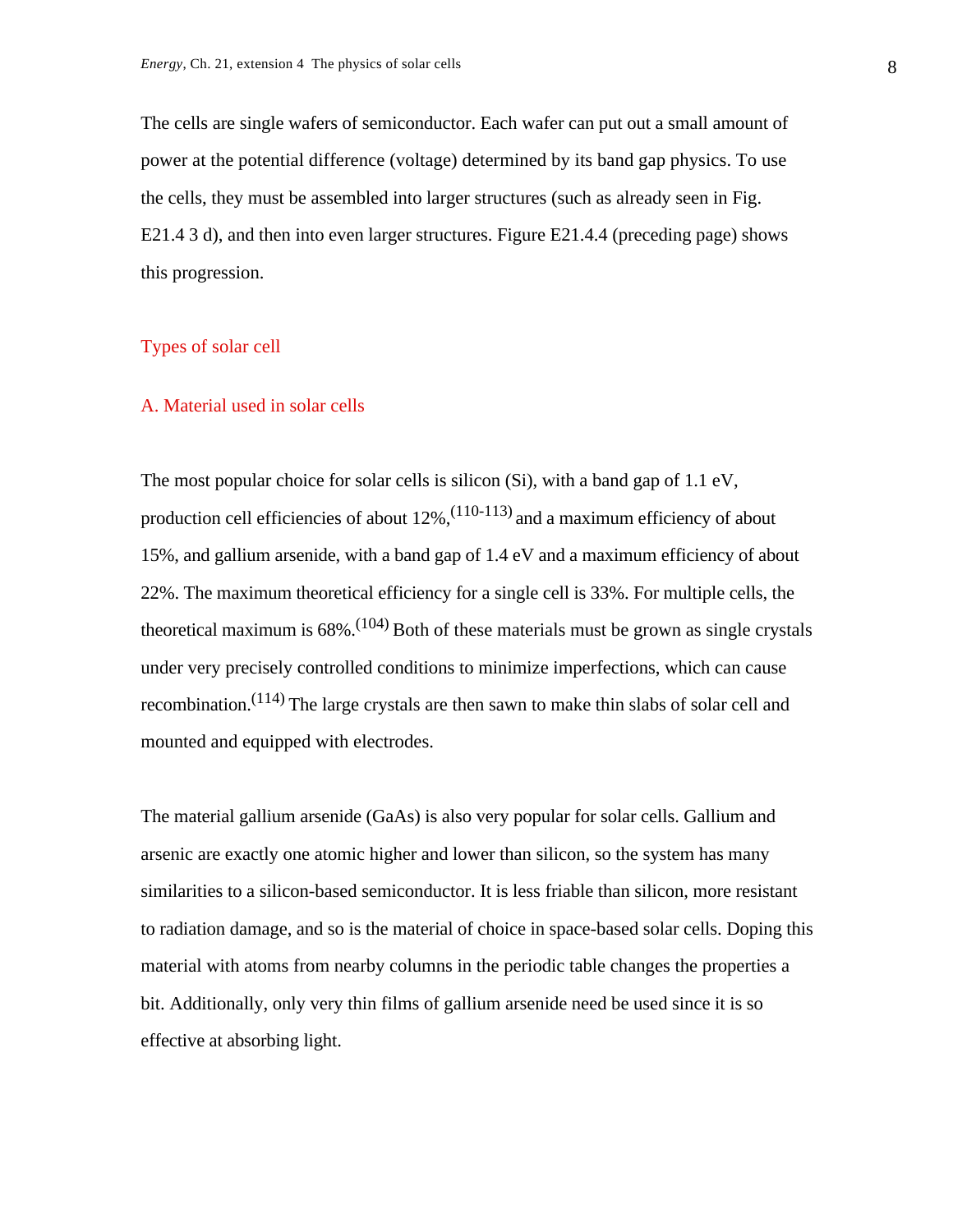Figure E21.4.5 shows the different properties of silicon, gallium arsenide, and aluminum gallium arsenide. About half the energy in sunlight is unusable by most PV cells because this energy is below the band gap, and so can't free an electron from the valence to the conduction band, or because it carries excess energy, which must be transferred to the cell as thermal energy, heating up the cell.



Fig. E21.4.5 Silicon, gallium arsenide, and aluminum gallium arsenide have different band gaps. They therefore absorb light of different energies. (U.S. Department of Energy Photovoltaics Program)

## B. Crystalline silicon cells

Crystalline silicon cells are manufactured very carefully. In the original setup, a starter was dipped into a vat of molten silicon  $($   $\sim$  1400 °C), and a single crystal slowly formed as the crystal was drawn out over a long period of time. It was essential to the process that uniformity be maintained. Nowadays, the process is more automated and requires less care. The cells need to be at least 100 μm thick because of problems with absorption; the thickness helps allow the light to be absorbed.<sup>(104)</sup> Typical thickness is about 300  $\mu$ m for sawn silicon, but it can be made as thin as about 170 μm using wire-cutting techniques. $(115)$  Both silicon and gallium arsenide are easily eaten away by chemical reactions with the holes.  $(116)$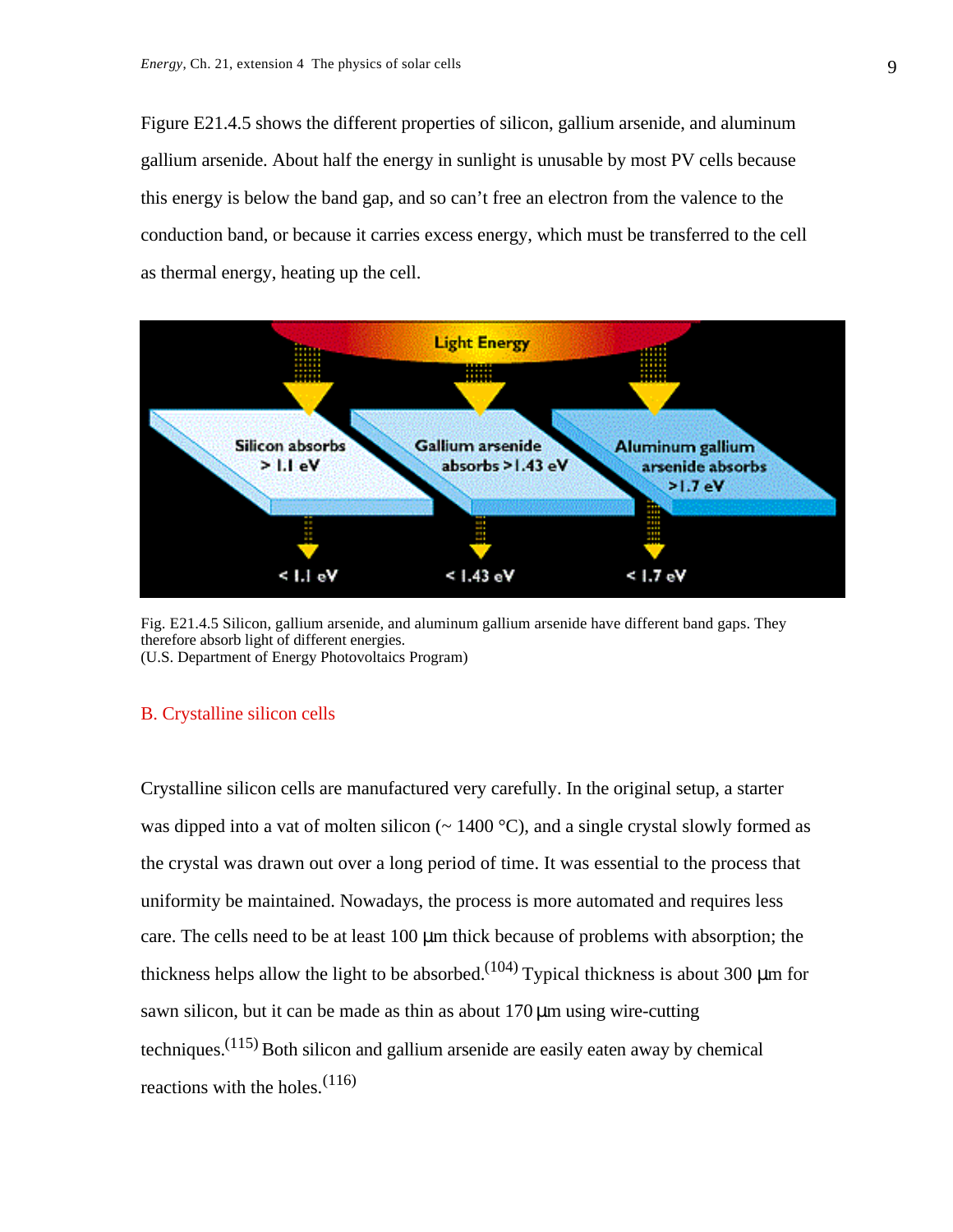#### C. Polycrystalline thin films

Polycrystalline wafers are made by a casting process in which molten silicon is poured into a mold and allowed to set directly into ingots in layers (a layer at a time) rather than grown as a single crystal; it is of poorer quality but cheaper and has less environmental impact.<sup> $(117)$ </sup> Sheets of silicon have also been grown by two methods: the edge-defined, film fed, growth ribbon process, in which the silicon rises by capillary action between two graphite plates;  $(115)$  and the dendritic web process, pulling a thin film of silicon between two spacers from a molten surface that grows.<sup>(110)</sup>

One advantage of polycrystalline thin films is that there is no light-induced degradation of performance. Thin films  $(1 \mu m)$  to  $10 \mu m$  thick, absorbing 90% of light) are made of gallium arsenide (GaAs) or cadmium telluride (CdTe); these are more efficient than silicon in multi-stack orientation because of their larger band gaps.<sup>(110,113)</sup> Both crystalline and polycrystalline semiconductors of silicon can be bonded to a plastic or glass material, which allows light through and provides structural integrity. It also provides protection from the elements and leads to various applications where maintenance is difficult to do, since none is needed except an occasional cleaning. Efficiencies as high as 32.6% have been demonstrated in the lab for such multijunction cells.  $(117)$ 

An additional advantage of polycrystalline silicon is the ease with which large structures can be made. Single crystal cells must be carefully interconnected electrically, whereas the polycrystalline silicon can be made essentially as large as desired. This has implications for the cost of the two competing materials.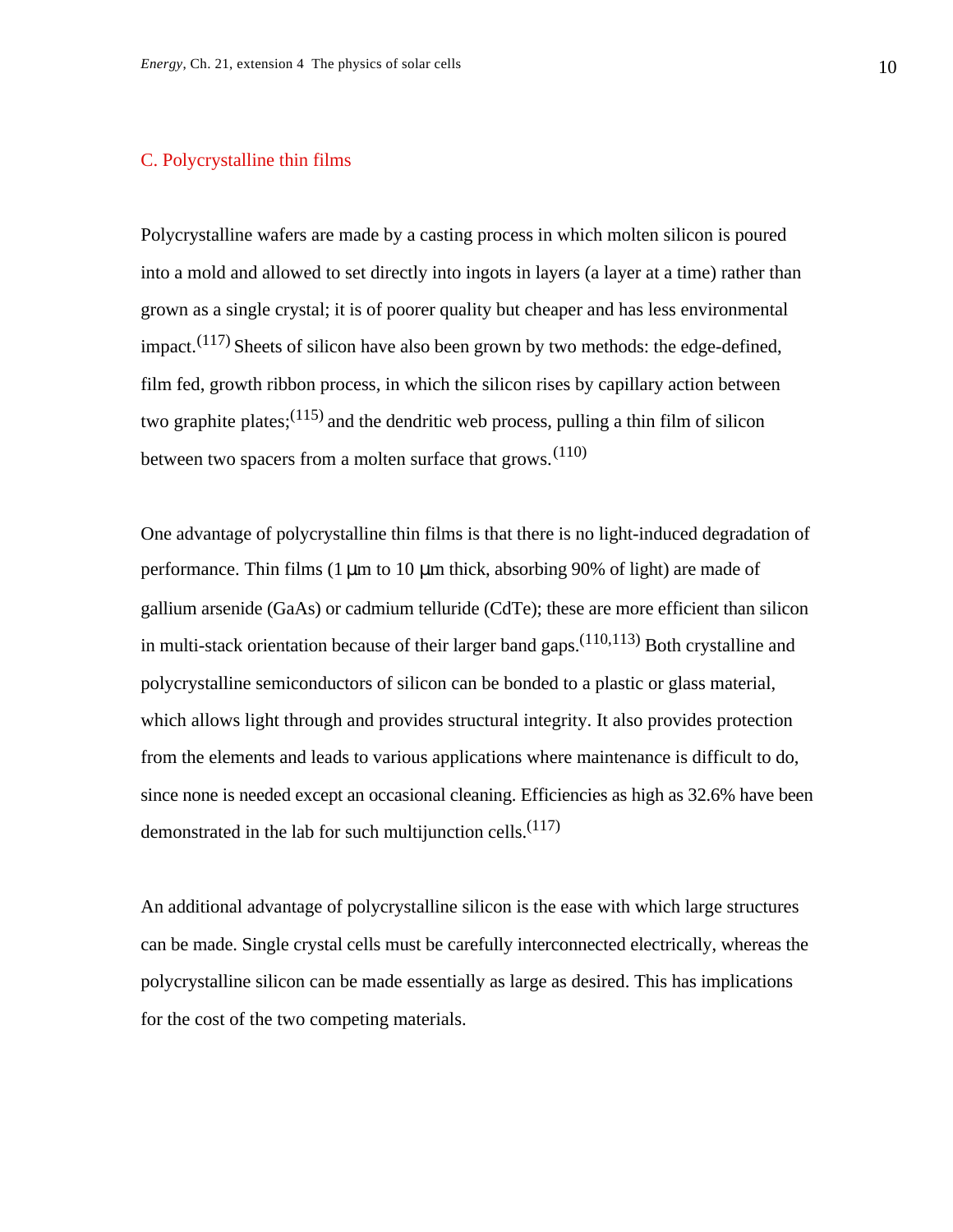# D. Single and multijunction cells

Most current photovoltaic materials are made of a single layer of light absorber. However, given the differences among solar cells in terms of the energy they absorb, it can be advantageous to "stage" or layer them. Cells of different bandgaps stacked atop one another are known as multijunction cells. Figure E21.4.6 shows how a multijunction solar cell would be configured.



Fig. E21.4.6 A multijunction cell functions by absorbing sequentially lower energy light from the incident light. Because there are several band gaps, more energy from the light is absorbed. Here, the band gap for material 1 is greater than that for material 2, which in turn is greater than that for material 3. (U.S. Department of Energy Photovoltaics Program)

Since blue light has a greater energy than red light, the first layer removes mostly blue light energy, and correspondingly less bluish (or more reddish) light is removed as light descends through the sequence of layers making up the multijunction solar cell shown in Fig. E21.4.6. A two-junction tandem GaInP on GaAs cell exhibited an efficiency of over 30%.(118)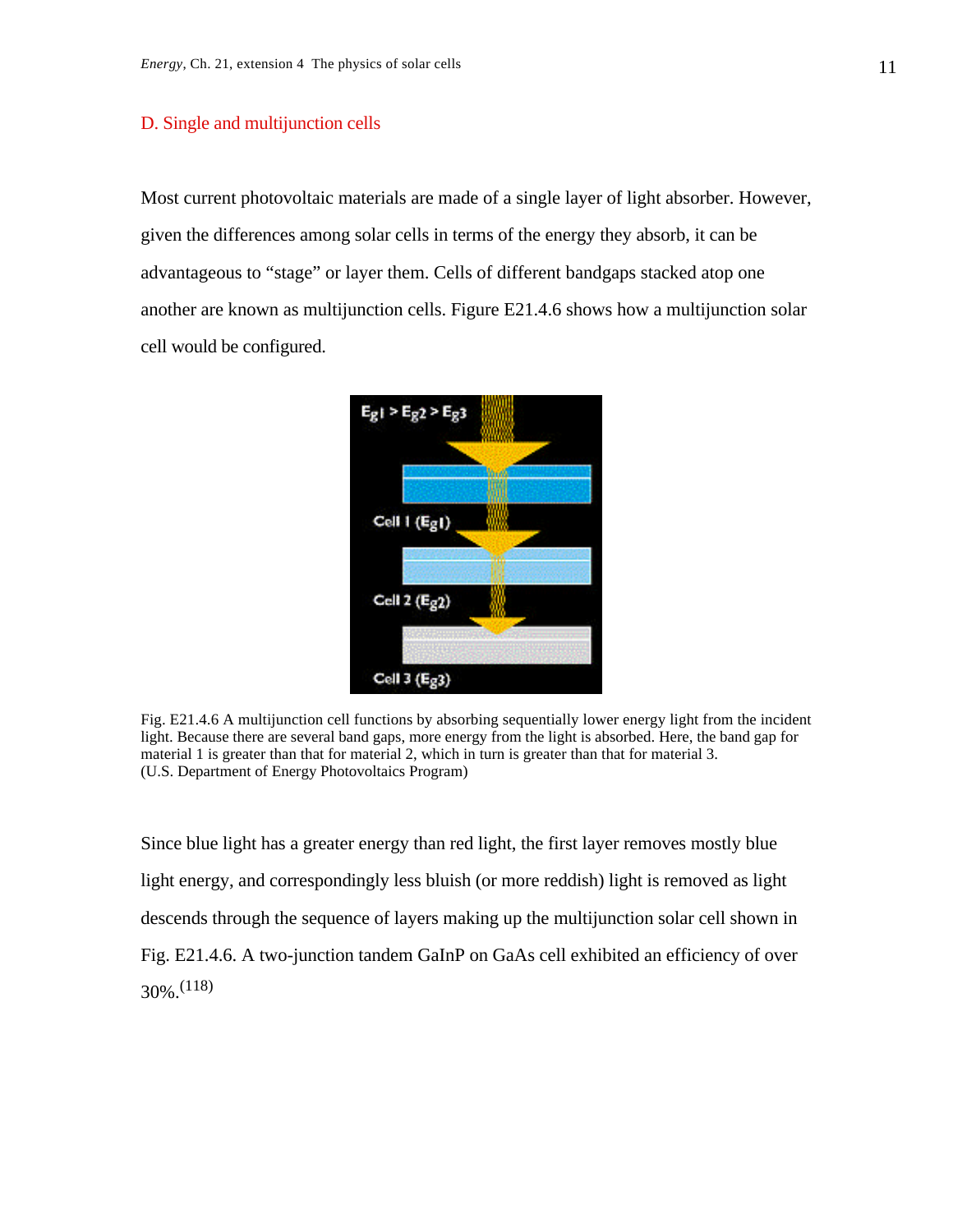# E. Amorphous cells

Materials that have no crystal structure are classed as *amorphous*, from the Greek, meaning "lack of structure." Amorphous silicon has no crystal structure, and its atoms are ordered over only a very short distance; small pieces of silicon crystal abut one another at random orientations in such a way that no long-distance structure exists. Amorphous silicon solar cells in thin films exhibit better absorption than pure silicon (40 times as efficiently as crystalline silicon),  $(104)$  but because of the many structural defects, they are only about 11% efficient at maximum, and most cells are about 4% to 8% efficient.  $(111)$ Amorphous silicon cells can degrade on exposure to sunlight.

Amorphous silicon is much easier to make than grown silicon crystals, and by using several layers, each set for a different band gap "tuned" to a different part of the spectrum, a greater part of the visible spectrum can be used.<sup> $(111,112)$ </sup> Tuning is possible because addition of carbon raises the band gap, while germanium lowers it.<sup> $(112)$ </sup> However, solar cell efficiency falls if too much material is added (see Table 21.3). The traditional crystalline photovoltaic cell has 45% of the 1990s market. Thin film cells have 35% of the market.(119)

Semiconductors copper indium diselenide (CuInSe<sub>2</sub>) and cadmium telluride (CdTe) are also used to manufacture solar cells. NREL researchers were able to attain an efficiency of copper indium diselenide with added gallium (sometimes known as "CIGS") devices of between 18.1% and 18.8%.<sup> $(120)$ </sup> Cadmium telluride cells operate at about 10% efficiency.(120)

#### F. Dye-sensitized cells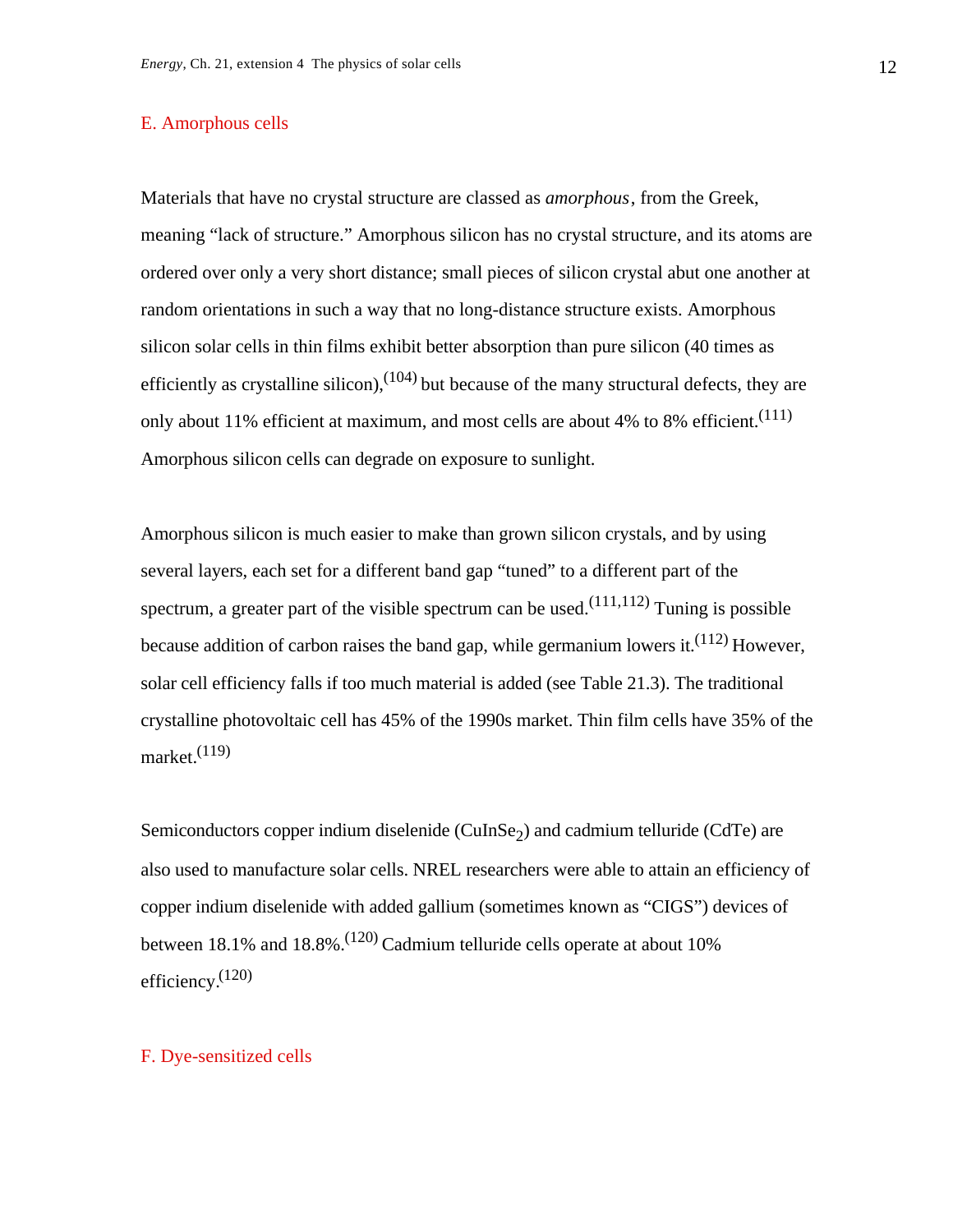M. Grätzel of the Swiss Polytechnic of Lausanne discovered a thin-film titanium dioxide system that is sensitive to ultraviolet radiation can be made to respond to ordinary light. A layer of light-responsive dye overlays the semiconductor, and the charge is transferred back to the dye from an electrolyte. The cells have reasonable efficiencies  $($   $\sim$  10% $)$  in hazy light conditions, and the cost is projected to be very low, since the materials can be worked on at low temperatures in contrast to most other semiconductor solar cell arrays.(118)

A new idea to harvest solar energy uses dyes on a metal substrate, quite different from what occurs in normal silicon solar cells. The device developed by McFarland and Tang has multiple layers on ultrathin metal films that constitute a Schottky diode (a diode that works by quantum tunneling).  $(121)$ 

Electrons excited to a higher state by incident light can jump the Schottky barrier and so provide a current. The efficiency is higher than expected. As McFarland and Tang say, "This alternative approach to photovoltaic energy conversion might provide the basis for durable low-cost solar cells using a variety of materials." (121)

# G. Using dye-sensitive solar cells to withstand high temperatures

One drawback of typical solar cells is the inability to withstand high temperatures. Electrolytes break down. Dyes in dye-sensitive solar cells dissociate from the titanium dioxide substrate and dissolve. Using dye-sensitive nanocrystalline solar cells and a new sort of electrolyte, a group was able to build a solar cell that operated for a month at 80  $\degree$ C with little degradation.<sup>(122)</sup> They made the electrolyte a gel, which made it considerably easier to work with. Unfortunately, the cell performed at 6%, somewhat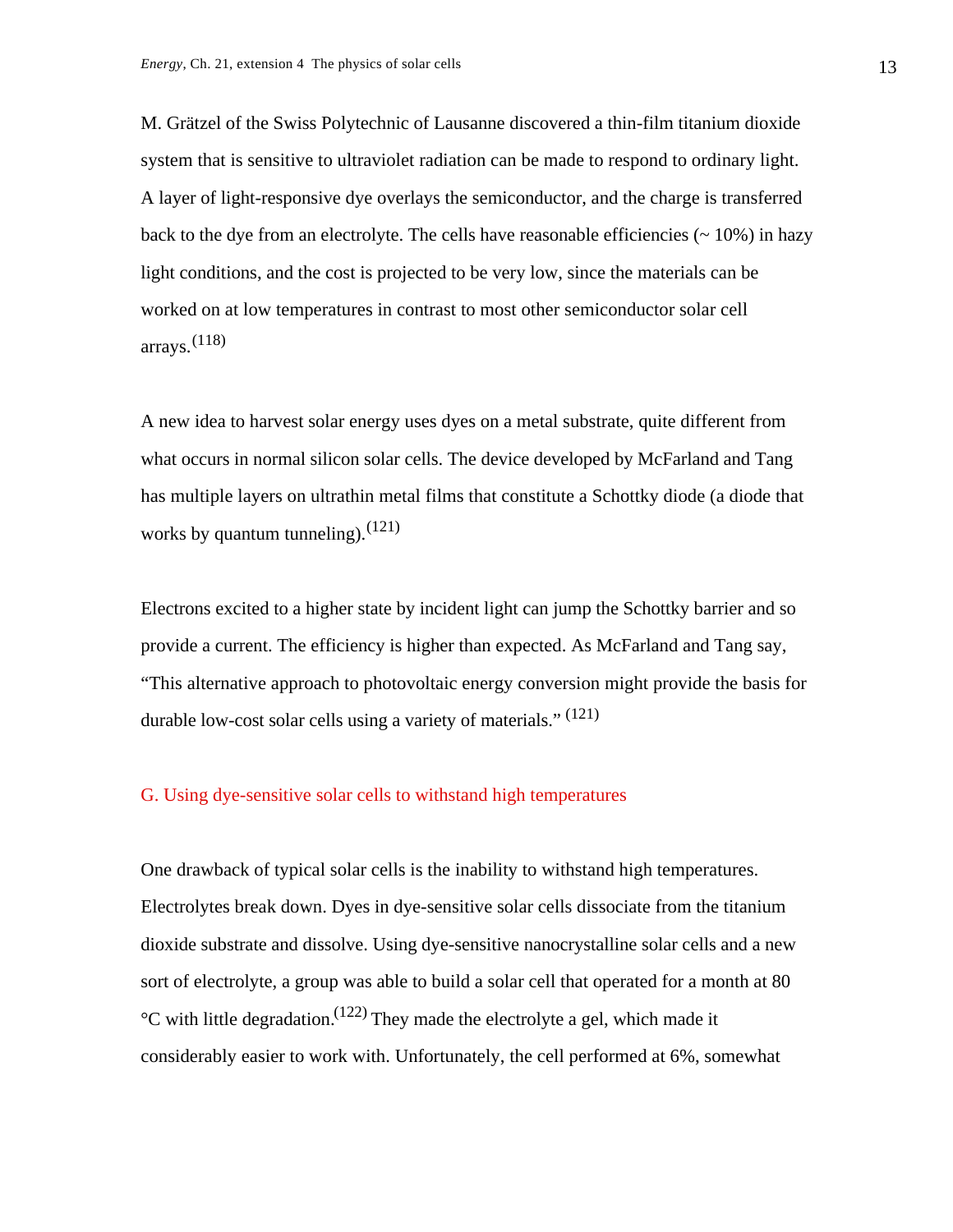below the industry's benchmark 10%, but as with all novelties, the hope is that future versions of the cell will reach a greater efficiency.

#### H. Point-contact cells

The point-contact solar cell has a textured surface that reduces the reflection of incident light and a rear-surface mirror. It absorbs 90% of the incident light. Such cells need be only 100 μm thick. The contacts are on the back surface, where they do not prevent light from coming in, arranged in a polka-dot pattern of alternating *n*-type and *p*-type semiconductor. A silicon oxide layer at the surface prevents recombination. These cells can give 22.8% efficiency, which is quite a bit higher than conventional crystalline silicon solar cells.(104,112)

All forms of solar cell suffer from the Staebler-Wronski effect, in which new defects in the solar cell material arise as the cell is exposed to light during its first 1000 hours of operation, which has the effect of lowering the output from its initial level to a stable, lower level.<sup>(117,118)</sup> Measures to reduce this effect to under 10% have been put in place, but since the mechanism is not yet totally understood, more work remains.  $(118)$ 

# I. Plastic solar cells

The work using dye-sensitive coatings was a step in the direction of cheaper solar cells. If the cells could be made entirely from plastic, there is hope that they will become a lot cheaper. One step in that direction was made by a group at Berkeley, which developed solar receptive materials of plastic nanotubes.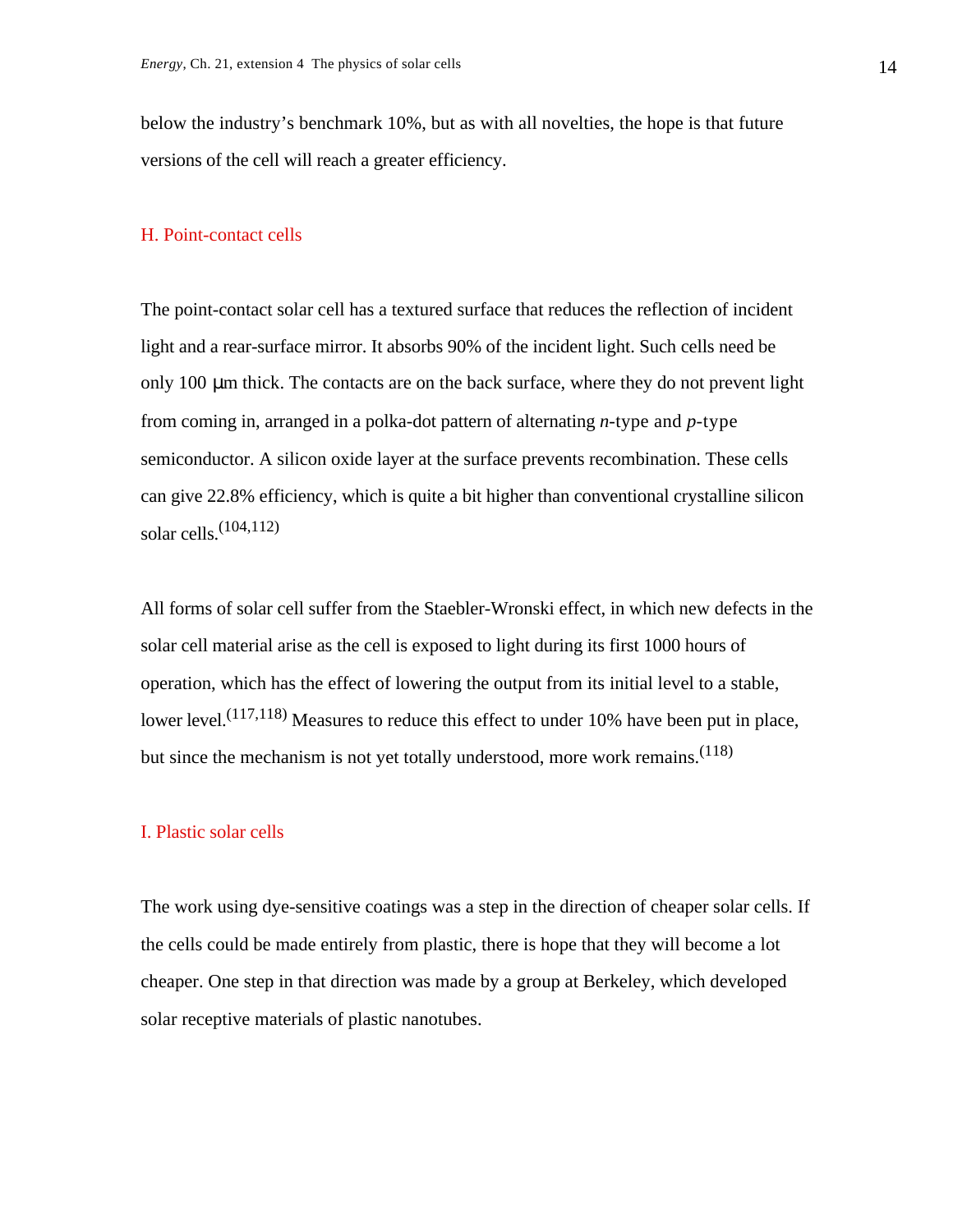It could even be possible to paint the surface of a roof with the plastic rods or have them attached to plastic sheets that could be attached to the roof surface and have the roof become a gigantic cell.<sup>(123)</sup>

In its first incarnation, the efficiency is low, in the neighborhood of 1%, but the promise of cheap solar cells is enticing. The cells of the plastic rods attached to a plastic sheet might even be placed on clothes as well as roofs. Sunlight falling on your clothes could end up running your radio or MP3 players, your cellphones, or possibly your laptop if it were redesigned to run at low power levels.

### J. Gallium indium nitride

The semiconductor gallium indium nitride may be the optimal material for utilizing sunlight. A group of researchers from the Lawrence Berkeley Laboratory and the University of Ritsumeikan in Japan found that it exhibits a bandgap of 0.7 eV to 3.4 eV, just about the maximum that can be obtained from sunlight (it ranges from near-infrared to near-ultraviolet). A multilayer solar cell built from gallium indium nitride might be as much as 70% efficient, far more efficient than any current solar cell.<sup>(124,125)</sup>

An additional attraction is that the material exhibits enhanced resistance to external radiation. According to the authors this gives the cells "great potential for radiation-hard high-efficiency solar cells for space applications." $(125)$ 

#### K. Organic solar cells

The investigation of thin film organic photovoltaic materials has shown some promise. These materials are attractive to manufacturers, because they (presumably) could be